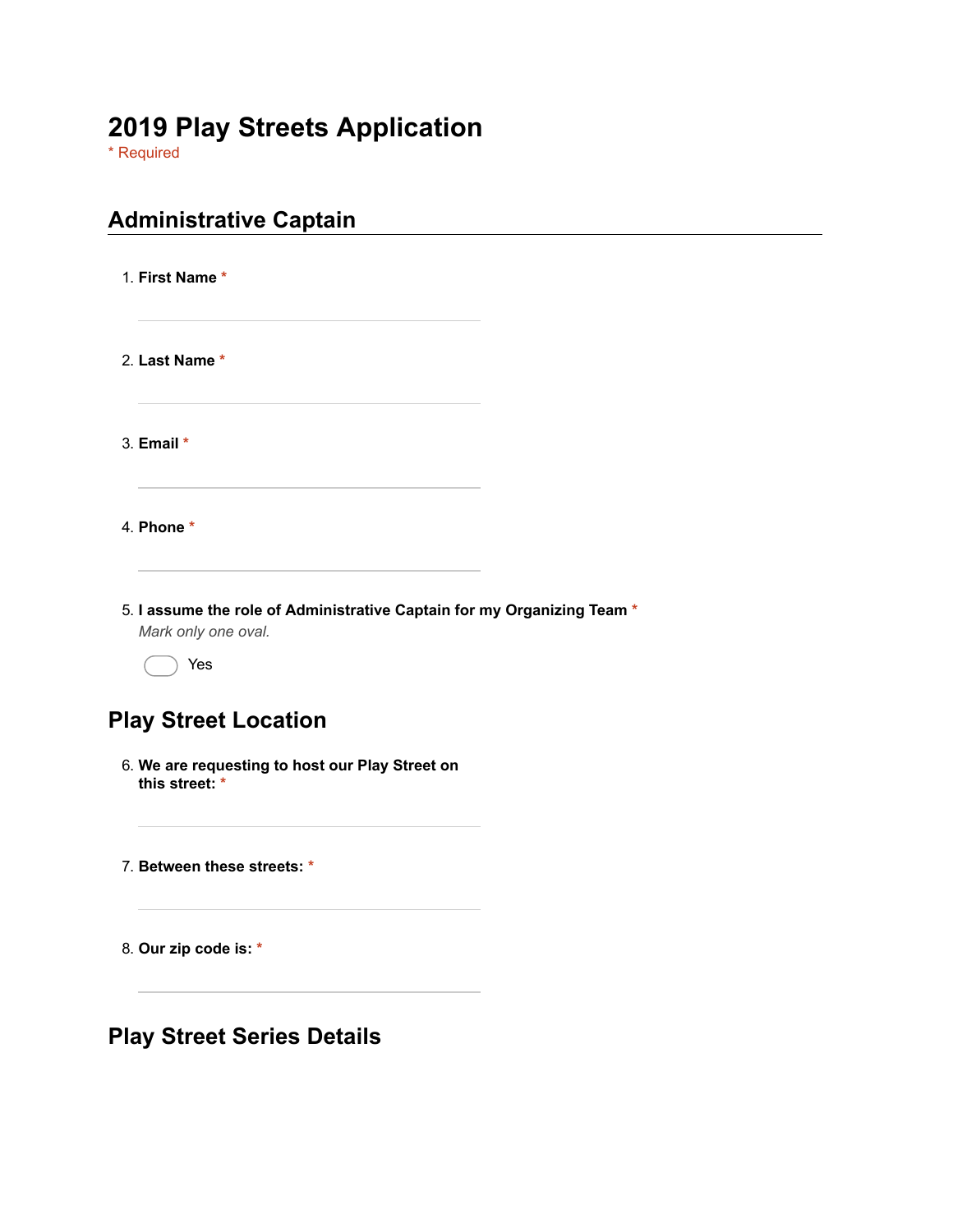#### 9. **We are applying to host this many Play Street sessions: \***

*Mark only one oval.*

| 3 |  |
|---|--|
| 4 |  |
| 5 |  |
| 6 |  |

### 10. **We plan to host our Play Street: \***

*Mark only one oval.*



- Once per week
- ) Once every two weeks
- Once per month

#### 11. **We would like to hold our first Play Street on this date: \***

*Example: December 15, 2012*

### 12. **We plan to START our Play Street at: \***

3 hours of setup time is automatically added to your permit.

*Example: 8:30 AM*

### 13. **We plan to END our Play Street at: \***

3 hours of breakdown time is automatically added to your permit.

*Example: 8:30 AM*

## **Organizing Team Details**

### **Block Captain**

14. **Name: \***

15. **Email: \***

16. **Phone: \***

### **Safety Captain**

17. **Name: \***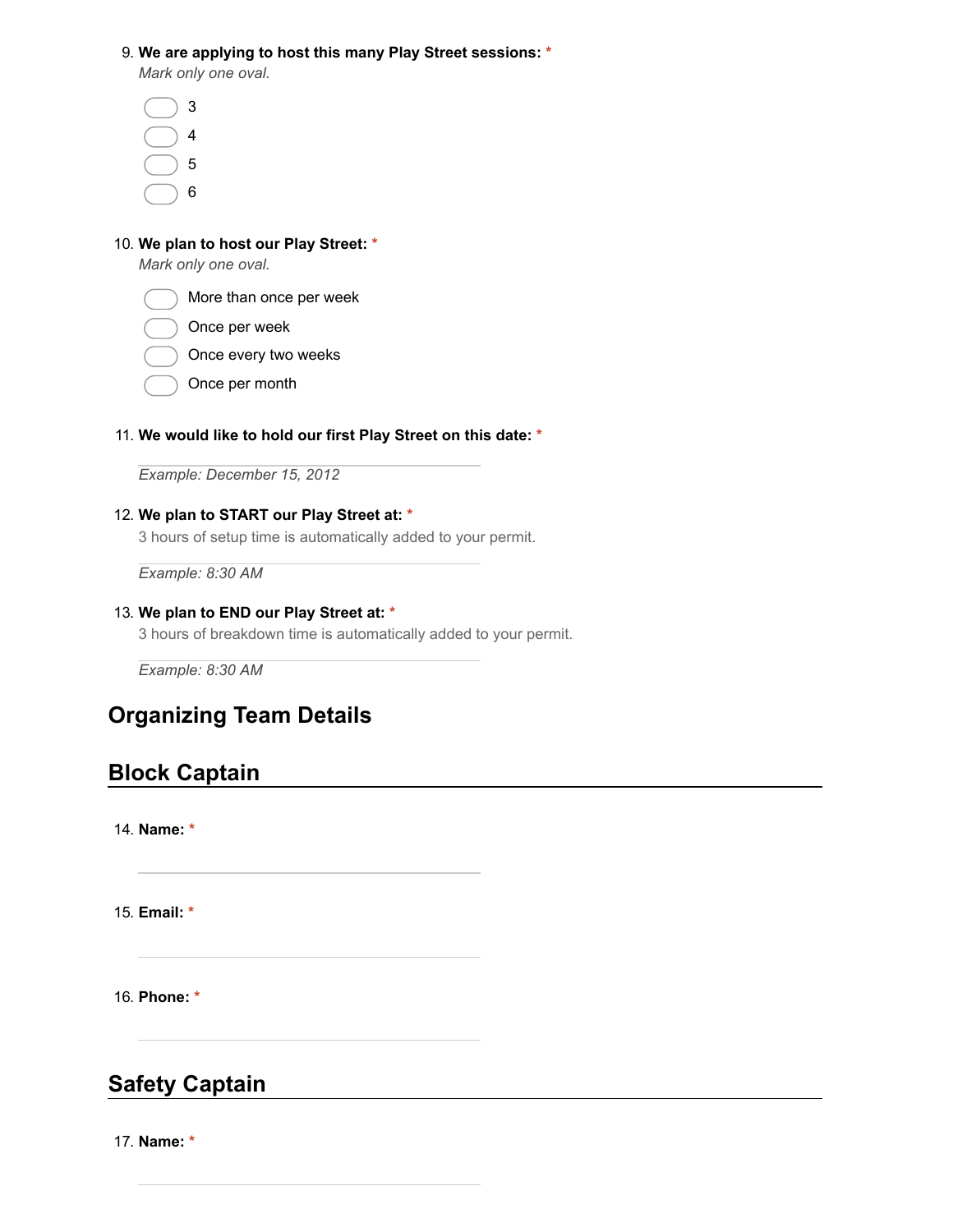18. **Email: \***

19. **Phone: \***

## **Waste Captain**

20. **Name: \***

21. **Email: \***

22. **Phone: \***

## **Outreach Captain**

23. **Name: \***

24. **Email: \***

25. **Phone: \***

## **Programming Captain**

26. **Name: \***

27. **Email: \***

28. **Phone: \***

**Play Street Agreement**